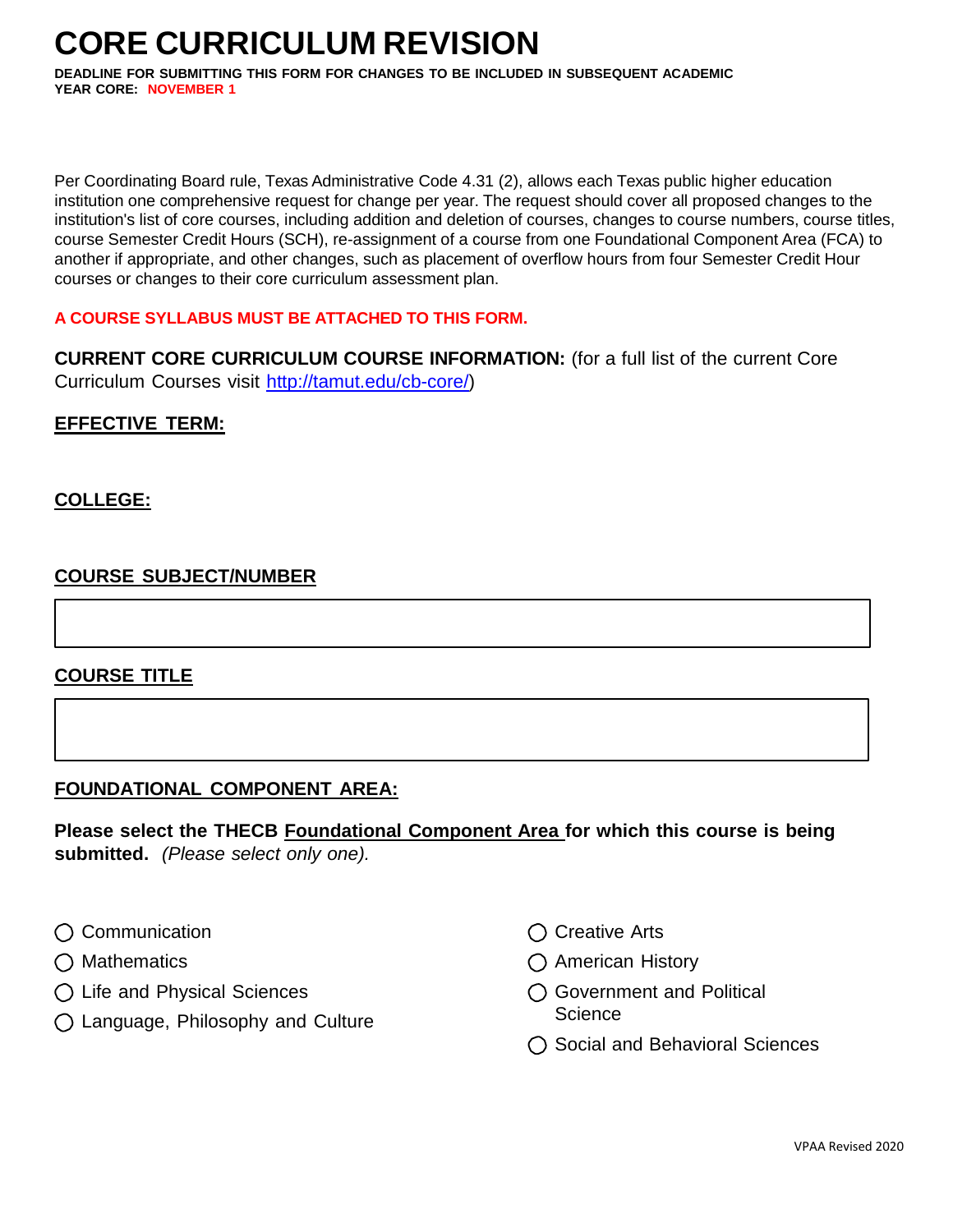# **COMPONENT AREA OPTION (CAO)**

Please select the THECB Component Area Option (CAO) for which the course is being submitted. *(Please select only one).*

- $\bigcirc$  Option A: At least 3 SCH of the CAO must be aligned and associated with the definition AND core objectives of one of the eight other FCA.
- $\bigcirc$  Option B: Up to 3 SCH may be aligned and associated with at least one of the eight FCA definitions and may incorporate one or more core objectives of the institution's choice besides the two core objectives communication skills and critical thinking skills, which are required.

# **NATURE OF CHANGE**

- $\bigcirc$  Add
- Reassignment of Component Area
- Delete (this will delete from Core Curriculum ONLY, not course inventory. Course deletion form must be submitted to delete from course inventory)
- $\bigcirc$  Other (Explain below)

# **RATIONALE FOR CHANGE REQUEST**

Visit the [Te](http://www.txhighereddata.org/interactive/UnivCourse/)xas Higher Education [Coordinating](http://www.txhighereddata.org/interactive/UnivCourse/) Board to review the current course inventory. *Please note: a course must be listed in our course inventory before it can be submitted for core curriculum.*

Syllabus must be attached to core curriculum revision form.

- $\bigcap$  This course currently exists
- $\bigcirc$  This is a new course (new course form must be submitted prior to submitting core)

Submitted by:

Faculty Name and Position **Date Date Date Date Date Date Date Date Date**